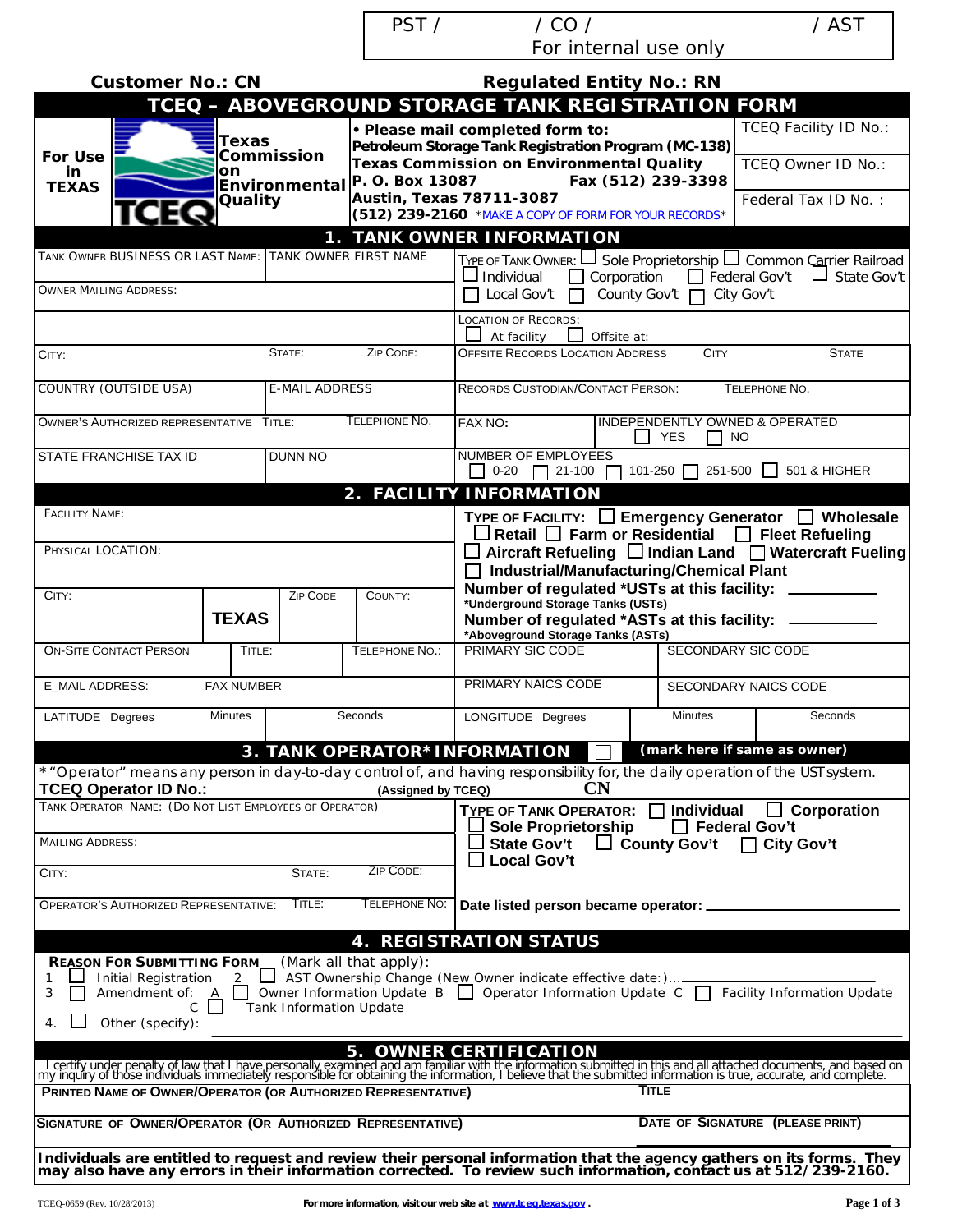|                                                                                                                                                                                                                                                                                                                                                                                                                                                                                                                                                                                                                                                                                                                                                                                                                                                                                                                                                                                                                                                                                                                                                                                                                                                                                                                                                                                                                                                                                                                                                                                                                                                                                                                                                                                                                                                                                                                                                                                                                                                                                                                                                                                                                                                                                                                                                                                                                                        | <b>TCEQ Facility ID No</b>                |                                                                                                                             |                                                                                                                                                                                                                                                                                                                                                                                                                                                                                                                                                                                                                                                                                                                                                                                                                                                                                                                                                                                                                                                                                                                                                                                                                                                                                                                                                                                                                                                                                                                                                                                                                                                                                                                                                                                                                                                                                                                                                                                                                                                                                                                                                                                                                                                                                                                                                                                                                                                                      |  |  |  |
|----------------------------------------------------------------------------------------------------------------------------------------------------------------------------------------------------------------------------------------------------------------------------------------------------------------------------------------------------------------------------------------------------------------------------------------------------------------------------------------------------------------------------------------------------------------------------------------------------------------------------------------------------------------------------------------------------------------------------------------------------------------------------------------------------------------------------------------------------------------------------------------------------------------------------------------------------------------------------------------------------------------------------------------------------------------------------------------------------------------------------------------------------------------------------------------------------------------------------------------------------------------------------------------------------------------------------------------------------------------------------------------------------------------------------------------------------------------------------------------------------------------------------------------------------------------------------------------------------------------------------------------------------------------------------------------------------------------------------------------------------------------------------------------------------------------------------------------------------------------------------------------------------------------------------------------------------------------------------------------------------------------------------------------------------------------------------------------------------------------------------------------------------------------------------------------------------------------------------------------------------------------------------------------------------------------------------------------------------------------------------------------------------------------------------------------|-------------------------------------------|-----------------------------------------------------------------------------------------------------------------------------|----------------------------------------------------------------------------------------------------------------------------------------------------------------------------------------------------------------------------------------------------------------------------------------------------------------------------------------------------------------------------------------------------------------------------------------------------------------------------------------------------------------------------------------------------------------------------------------------------------------------------------------------------------------------------------------------------------------------------------------------------------------------------------------------------------------------------------------------------------------------------------------------------------------------------------------------------------------------------------------------------------------------------------------------------------------------------------------------------------------------------------------------------------------------------------------------------------------------------------------------------------------------------------------------------------------------------------------------------------------------------------------------------------------------------------------------------------------------------------------------------------------------------------------------------------------------------------------------------------------------------------------------------------------------------------------------------------------------------------------------------------------------------------------------------------------------------------------------------------------------------------------------------------------------------------------------------------------------------------------------------------------------------------------------------------------------------------------------------------------------------------------------------------------------------------------------------------------------------------------------------------------------------------------------------------------------------------------------------------------------------------------------------------------------------------------------------------------------|--|--|--|
|                                                                                                                                                                                                                                                                                                                                                                                                                                                                                                                                                                                                                                                                                                                                                                                                                                                                                                                                                                                                                                                                                                                                                                                                                                                                                                                                                                                                                                                                                                                                                                                                                                                                                                                                                                                                                                                                                                                                                                                                                                                                                                                                                                                                                                                                                                                                                                                                                                        |                                           | <b>TCEQ - AST REGISTRATION FORM</b>                                                                                         |                                                                                                                                                                                                                                                                                                                                                                                                                                                                                                                                                                                                                                                                                                                                                                                                                                                                                                                                                                                                                                                                                                                                                                                                                                                                                                                                                                                                                                                                                                                                                                                                                                                                                                                                                                                                                                                                                                                                                                                                                                                                                                                                                                                                                                                                                                                                                                                                                                                                      |  |  |  |
| 6. TCEQ PROGRAMS IN WHICH THIS REGULATED ENTITY PARTICIPATES<br>Not all programs have been listed. Please add to this list as needed. If you don=t know or are unsure, please mark                                                                                                                                                                                                                                                                                                                                                                                                                                                                                                                                                                                                                                                                                                                                                                                                                                                                                                                                                                                                                                                                                                                                                                                                                                                                                                                                                                                                                                                                                                                                                                                                                                                                                                                                                                                                                                                                                                                                                                                                                                                                                                                                                                                                                                                     |                                           |                                                                                                                             |                                                                                                                                                                                                                                                                                                                                                                                                                                                                                                                                                                                                                                                                                                                                                                                                                                                                                                                                                                                                                                                                                                                                                                                                                                                                                                                                                                                                                                                                                                                                                                                                                                                                                                                                                                                                                                                                                                                                                                                                                                                                                                                                                                                                                                                                                                                                                                                                                                                                      |  |  |  |
| <b>Animal Feeding Operation</b>                                                                                                                                                                                                                                                                                                                                                                                                                                                                                                                                                                                                                                                                                                                                                                                                                                                                                                                                                                                                                                                                                                                                                                                                                                                                                                                                                                                                                                                                                                                                                                                                                                                                                                                                                                                                                                                                                                                                                                                                                                                                                                                                                                                                                                                                                                                                                                                                        | Petroleum Storage Tank                    |                                                                                                                             | <b>Water Rights</b>                                                                                                                                                                                                                                                                                                                                                                                                                                                                                                                                                                                                                                                                                                                                                                                                                                                                                                                                                                                                                                                                                                                                                                                                                                                                                                                                                                                                                                                                                                                                                                                                                                                                                                                                                                                                                                                                                                                                                                                                                                                                                                                                                                                                                                                                                                                                                                                                                                                  |  |  |  |
| Title $V - Air$                                                                                                                                                                                                                                                                                                                                                                                                                                                                                                                                                                                                                                                                                                                                                                                                                                                                                                                                                                                                                                                                                                                                                                                                                                                                                                                                                                                                                                                                                                                                                                                                                                                                                                                                                                                                                                                                                                                                                                                                                                                                                                                                                                                                                                                                                                                                                                                                                        | <b>Wastewater Permit</b>                  |                                                                                                                             |                                                                                                                                                                                                                                                                                                                                                                                                                                                                                                                                                                                                                                                                                                                                                                                                                                                                                                                                                                                                                                                                                                                                                                                                                                                                                                                                                                                                                                                                                                                                                                                                                                                                                                                                                                                                                                                                                                                                                                                                                                                                                                                                                                                                                                                                                                                                                                                                                                                                      |  |  |  |
| Industrial & Hazardous Waste                                                                                                                                                                                                                                                                                                                                                                                                                                                                                                                                                                                                                                                                                                                                                                                                                                                                                                                                                                                                                                                                                                                                                                                                                                                                                                                                                                                                                                                                                                                                                                                                                                                                                                                                                                                                                                                                                                                                                                                                                                                                                                                                                                                                                                                                                                                                                                                                           | <b>Water Districts</b>                    |                                                                                                                             |                                                                                                                                                                                                                                                                                                                                                                                                                                                                                                                                                                                                                                                                                                                                                                                                                                                                                                                                                                                                                                                                                                                                                                                                                                                                                                                                                                                                                                                                                                                                                                                                                                                                                                                                                                                                                                                                                                                                                                                                                                                                                                                                                                                                                                                                                                                                                                                                                                                                      |  |  |  |
| <b>Municipal Solid Waste</b>                                                                                                                                                                                                                                                                                                                                                                                                                                                                                                                                                                                                                                                                                                                                                                                                                                                                                                                                                                                                                                                                                                                                                                                                                                                                                                                                                                                                                                                                                                                                                                                                                                                                                                                                                                                                                                                                                                                                                                                                                                                                                                                                                                                                                                                                                                                                                                                                           | <b>TWater Utilities</b>                   |                                                                                                                             | Unknown                                                                                                                                                                                                                                                                                                                                                                                                                                                                                                                                                                                                                                                                                                                                                                                                                                                                                                                                                                                                                                                                                                                                                                                                                                                                                                                                                                                                                                                                                                                                                                                                                                                                                                                                                                                                                                                                                                                                                                                                                                                                                                                                                                                                                                                                                                                                                                                                                                                              |  |  |  |
| New Source Review - Air                                                                                                                                                                                                                                                                                                                                                                                                                                                                                                                                                                                                                                                                                                                                                                                                                                                                                                                                                                                                                                                                                                                                                                                                                                                                                                                                                                                                                                                                                                                                                                                                                                                                                                                                                                                                                                                                                                                                                                                                                                                                                                                                                                                                                                                                                                                                                                                                                | Licensing - Type (S)                      |                                                                                                                             |                                                                                                                                                                                                                                                                                                                                                                                                                                                                                                                                                                                                                                                                                                                                                                                                                                                                                                                                                                                                                                                                                                                                                                                                                                                                                                                                                                                                                                                                                                                                                                                                                                                                                                                                                                                                                                                                                                                                                                                                                                                                                                                                                                                                                                                                                                                                                                                                                                                                      |  |  |  |
|                                                                                                                                                                                                                                                                                                                                                                                                                                                                                                                                                                                                                                                                                                                                                                                                                                                                                                                                                                                                                                                                                                                                                                                                                                                                                                                                                                                                                                                                                                                                                                                                                                                                                                                                                                                                                                                                                                                                                                                                                                                                                                                                                                                                                                                                                                                                                                                                                                        |                                           |                                                                                                                             | TCEQ ABOVEGROUND (AST) GENERAL INFORMATION                                                                                                                                                                                                                                                                                                                                                                                                                                                                                                                                                                                                                                                                                                                                                                                                                                                                                                                                                                                                                                                                                                                                                                                                                                                                                                                                                                                                                                                                                                                                                                                                                                                                                                                                                                                                                                                                                                                                                                                                                                                                                                                                                                                                                                                                                                                                                                                                                           |  |  |  |
| Who Must Register? Registration is required by Title 30<br>TAC, Chapter 334, Subchapter F, Section 334.123 for all<br>aboveground storage tanks (ASTs) that have been used to<br>store a regulated petroleum product that are in existence<br>as of September 1, 1989, or that are brought into use after<br>September 1, 1989. The deadline for registering existing<br>tanks was March 1, 1990. Owners who put tanks into use<br>after March 1, 1990 must register their tanks with the<br>Texas Commission on Environmental Quality within 30 days<br>from the date any regulated product is placed into the tank.<br>Which Tanks Are Regulated? AST is defined as a non-<br>vehicular device that is made of non-earthen materials;<br>located on or above the surface of the ground or on or<br>above the surface of the floor of a structure below ground,<br>such as a mine working, basement, or vault; and designed<br>to contain an accumulation of petroleum. Only AST's with a<br>capacity greater than 1100 gallons are regulated.<br>What Petroleum Products Are Regulated? Petroleum<br>product means a product that is obtained from distilling and<br>processing crude oil and that is capable of being used as a<br>fuel for the propulsion of a motor vehicle or aircraft,<br>including:<br>1. motor gasoline;<br>2.gasohol, and other blended fuels; 5.distillate fuel oil; and<br>3.aviation gasoline;<br>The term does not include naphtha-type jet fuel,<br>kerosene-type jet fuel, waste oil, or a petroleum product<br>destined for use in chemical manufacturing or feedstock of<br>that manufacturing.<br>Which Tanks Are Exempt? The following ASTs are<br>exempt from regulation under this program:<br>1. a farm or residential AST with a capacity of 1,100<br>gallons or less used for motor fuel for noncommercial<br>purposes;<br>2. a tank used for storing heating oil for consumptive use<br>on the premises where stored;<br>3. a septic tank;<br>4. a surface impoundment, pit, pond, or lagoon;<br>5. a stormwater or wastewater collection system;<br>6. a flow-through process tank;<br>7. a tank, liquid trap, gathering line, or other facility used<br>in connection with the exploration, development, or<br>production of oil, gas, or geothermal resources, or any<br>other activity regulated by the Railroad Commission of<br>Texas pursuant to the Natural Resources Code, §91.101; | 4. kerosene;<br>6. diesel $#1$ and $#2$ . | States Code, §1671 et seq.)<br>States Code, §2001 et seq.);<br>the following state laws:<br>knowledge of the status change. | 8. a transformer or other electrical equipment that contains a<br>regulated substance and that is used in the transmission of<br>electricity, to the extent that such a transformer or equipment<br>is exempted by the United States Environmental Protection<br>Agency under 40 C.F.R. Part 280;<br>9. an AST is exempt from regulation under this chapter if the sole<br>or principal substance in the tank is a hazardous substance;<br>10. an interstate pipeline facility, including gathering lines, or an<br>AST connected to such a facility is exempt from regulation<br>under this chapter if the pipeline facility is regulated under:<br>(1) the Natural Gas Pipeline Safety Act of 1968 (49 United<br>(2) the Hazardous Liquid Pipeline Safety Act of 1979 (49 United<br>11.an intrastate pipeline facility or aboveground storage tank<br>connected to such a facility is exempt from regulation under<br>this chapter if the pipeline facility is regulated under one of<br>(1) Natural Resources Code, Chapters 111 and 117<br>(2) Texas Civil Statutes, Articles 6053-1 and 6053-2; and<br>12. an AST that is located at or is part of a petrochemical plant, a<br>petroleum refinery, an electric generating facility, or a bulk<br>facility as that term is defined by §26.3574(a) of the Water Code<br>is exempt from regulation under this chapter but is not exempt<br>for purposes of the fee for delivery of certain petroleum products<br>authorized under \$26.3574 of the Water Code.<br>Amended Registration: An owner of a regulated AST is required<br>to provide written notice to the TCEQ of any changes or additional<br>information concerning the status of any regulated tank, including,<br>but not limited to, operational status condition, product stored, and<br>ownership. When filing an amended registration form, please mark<br>the appropriate box in Section IV. Notice must be filed with the<br>Commission within 30 days from the date of occurrence or<br>AST Fees: An annual fee of \$25.00 is imposed for each tank<br>regulated under this program. Fees shall be paid by the owner of<br>the tank. Please do not send the fee with this registration form,<br>you will be sent an annual bill for the fees owed.<br>Penalties: Any owner who knowingly fails to register their ASTs or<br>submits false information may be subject to a civil penalty not to<br>exceed \$10,000 per day for each violation. |  |  |  |

**If you have questions on how to fill out this form or regarding the PST program, please contact us at 512/239-2160.** 

**Individuals are entitled to request and review their personal information that the agency gathers on its forms. They may also have any errors in their information corrected. If you wish to review such information, contact us at 512/239-2160.**

**For data verification purposes, please check our IWR (Integrated web reporting) web page www12.tceq.texas.gov/crpub/index.cfm?fuseaction=regent.RNSearch**